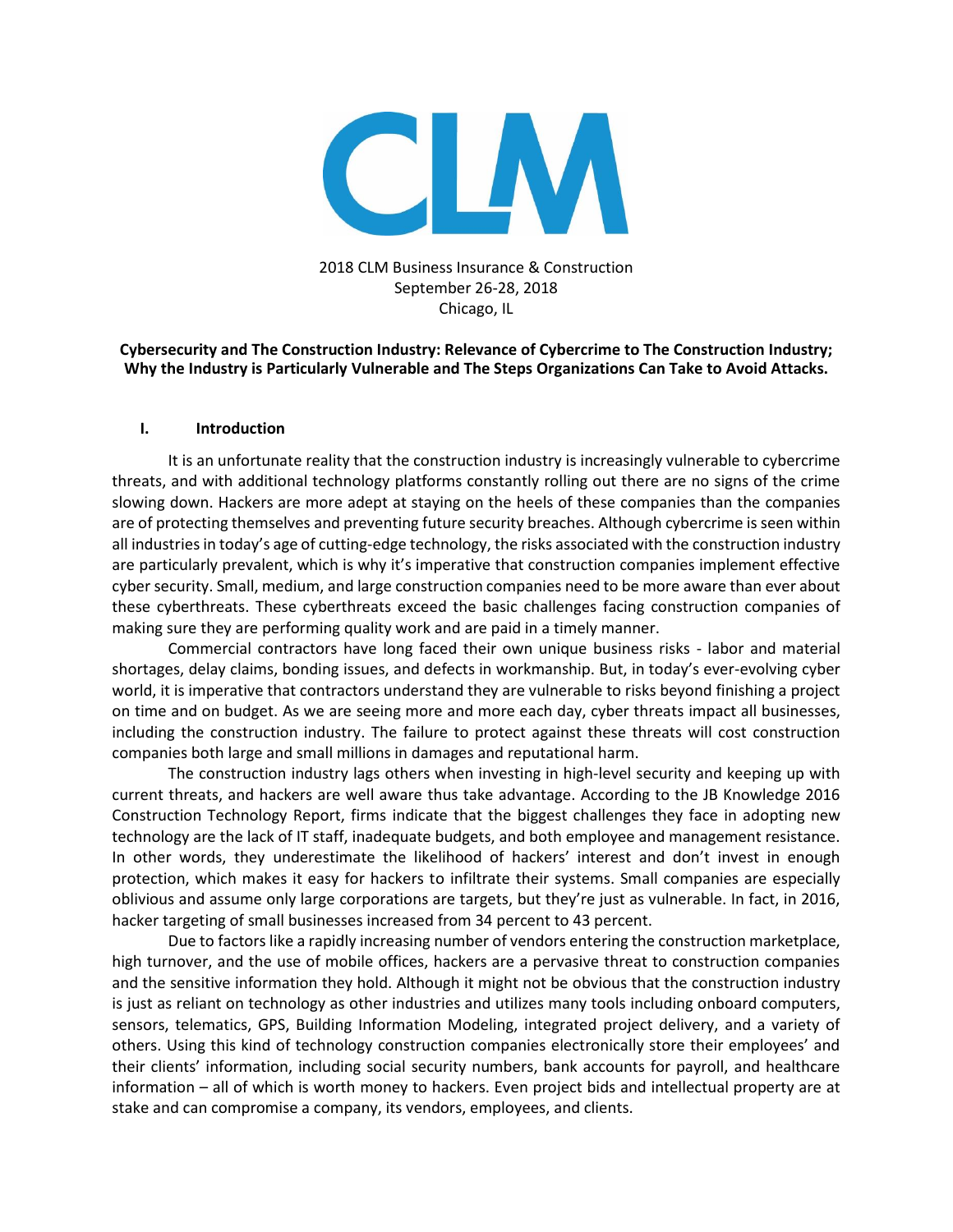Many security experts agree it's a matter of when, not if, hackers target differed sized construction companies, but there's no reason to feel powerless amid the abundance of cybercrime in the industry. To start, companies should allocate more resources toward cybercrime prevention, specifically in the areas of training, establishing IT protocols, developing response and recovery plans, and reviewing their insurance coverage.

# **II. Cyber Threats in Construction**

Traditionally, cyber threats are thought of as the theft of employee and customer information over the internet. Given the construction industry is the largest employer in the world, the need to protect this information is obvious. The release or loss of personnel or consumer data could lead to extensive liability under a variety of potential claims, including statutory fines. In addition to securing confidential information, companies must protect against outside agents accessing control of a company's security protocols, equipment or encrypting files using malicious software.

# **a. Examples of Breaches and Potential Threats of Future Breaches**

In May 2013, Chinese hackers stole floor plans, server information, and security system designs from an Australian prime contractor. Fearing the risks of compromised physical and network security, the contractor incurred additional costs of \$132.6 million in project delays and costs to rework the various components that had been stolen.

In December 2014, a German governmental office reported that a steel mill suffered massive damage when malware prevented a blast furnace from being properly shut down. Hackers gained access to key technology within the company, which eventually allowed them to control the production line.

Take, for instance, Turner Construction in Seattle. In 2016, the company fell victim to a major phishing scheme that exposed the Social Security numbers of 566 current and past employees across the state. According to the Washington State Office of the Attorney General's website, an employee mistakenly forwarded private information to a fraudulent email address, which led to a companywide breach.

In addition to the potential legal ramifications, there are other costs that are often overlooked. For example, a company's insurance premiums could go up significantly after a cyberattack. Companies may also experience a drop in new business or the loss of existing business due to poor public perception. Further, the damage to a company's reputation and trustworthiness may have unforeseen consequences.

# **b. Liability to Customers for Loss of Confidential Data**

In today's litigious society, businesses can be assured that at some point some customer, whether an online or in-store patron, will bring suit for perceived wrongs. And in this new age of increased interconnectedness, one type of wrong is particularly likely to give rise to lawsuits – a company's failure to protect confidential customer information from theft by cybercriminal (e.g., hackers stealing credit card numbers). Companies can anticipate such suits becoming increasingly common as consumers become ever more aware of the potential risk and real-world losses associated with cyber-theft. A company's exposure is further increased by the availability of class action lawsuits and their prospect for significant damages, litigation costs, and adverse publicity.

Customers suing for theft of their confidential data, such as credit card information or customer profiles, may claim that the company breached express or implied contractual obligations by not safeguarding the data properly. Absent a preexisting contractual relationship, customers alternatively may seek to recover compensatory and punitive damages based on a tort theory of negligence. To make out a claim of negligence, customers would argue that the defendant-company owned them a duty of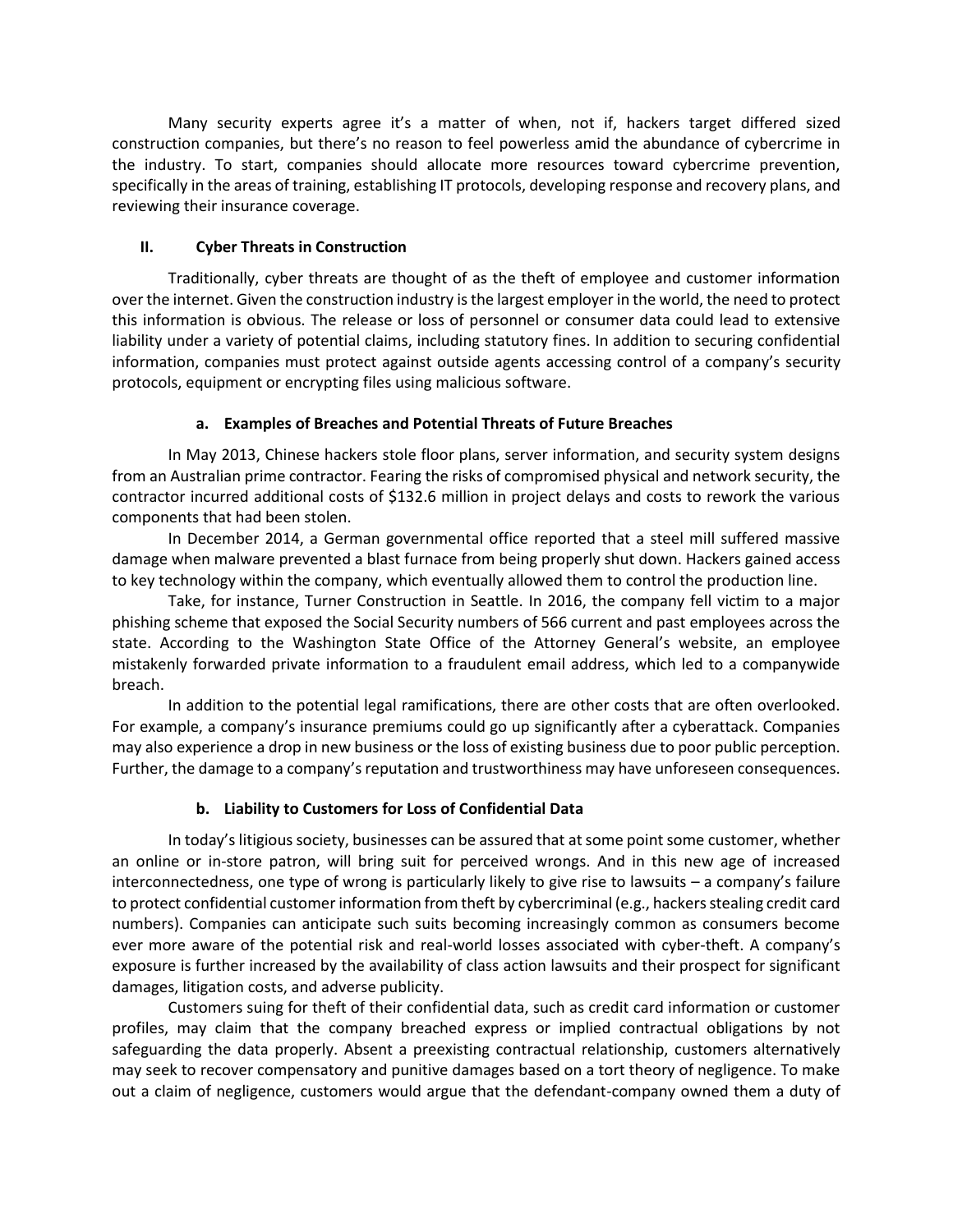care, that the company breached this duty by not safeguarding the customer data stored on its network, and that the breach proximately caused the theft and accompanying loss. Although the thief's intervening act presents a problem in proving that the business's protection systems caused the customers' harm. Plaintiff-customers might attempt to overcome this difficulty by arguing that computer hacking is foreseeable in light of high cyber-crime rates and wide-spread awareness of these rates.

Companies also may face legal liability in instances where the customer information is not stolen directly from their network, for example, liability may arise if a company shares customer data with a nonsecure source from which the data is then stolen. Similarly, a company's failure to take steps to prevent wrongdoers from setting up web sites that are misleadingly similar to that company's site may give rise to liability if customers then erroneously transmit confidential data to the masquerading site. In one recent case, cyber-criminals obtained financial data from bank customers by setting up a web site with a name almost identical to the bank's name, prompting the Comptroller of the Currency to recommend safeguards that banks should adopt to prevent similar occurrences. Now that such standards have been announced, the failure of a bank, or even another, to adopt these or similar safeguards may leave a company unnecessarily vulnerable to claims by customers of, among other things, breach of contract and negligence.

## **c. Liability to Other Companies for Business Loss**

Companies may also face liability exposure if a cyber-crime committed against them somehow causes business loss to another company. For example, companies could face contractual liability if a cyber-crime renders them unable to fulfil their contractual duties to another company, either because of lost data or temporary service stop-pages.

Additionally, companies may find themselves the subject of multiple civil suits brought by a myriad of third parties if the company's computers are compromised as part of a directed denial of service ("DDOS") attack. In such an attack, a hacker accesses the inadequately-secured computers of one company and uses them to send voluminous traffic (e.g., e-mail) to another company's computers, thereby overloading the second company's systems. The affected company may then attempt to recover its business losses by suing based on a theory of negligence against the company whose computers were used as instruments in the attack.

Fortunately for a defendant company, plaintiff companies are burdened not only with causation problems (much like those discussed earlier in relation to customer claims) but also with demonstrating that the defendant owed the plaintiff-company a duty of care and/or that the plaintiff-company was a foreseeable victim of the defendant's negligence. Nevertheless, targeted companies in the end may prove successful in undermining claims for business loss, the costs of litigation and the risk to both reputation and public image may themselves be damaging enough to render a finding for the defendant little more than a hollow victory.

Other potentially cognizable claims for a business loss include claims against a company whose computers were used to spread viruses or other malicious code as well as claims by companies to recover losses suffered from accepting seemingly good credit card numbers which, in fact, had been stolen from another company.

#### **III. The New World of the IoT**

In addition to these types of "traditional" hacking threats, cybersecurity risks continue to evolve and become more complicated every day. Some of these new threats are driven by the development of a phenomenon known as the Internet of things, or IoT. The IoT is most basically defined as the interconnection of devices with on / off switches to the Internet and each other. Many or most IoT devices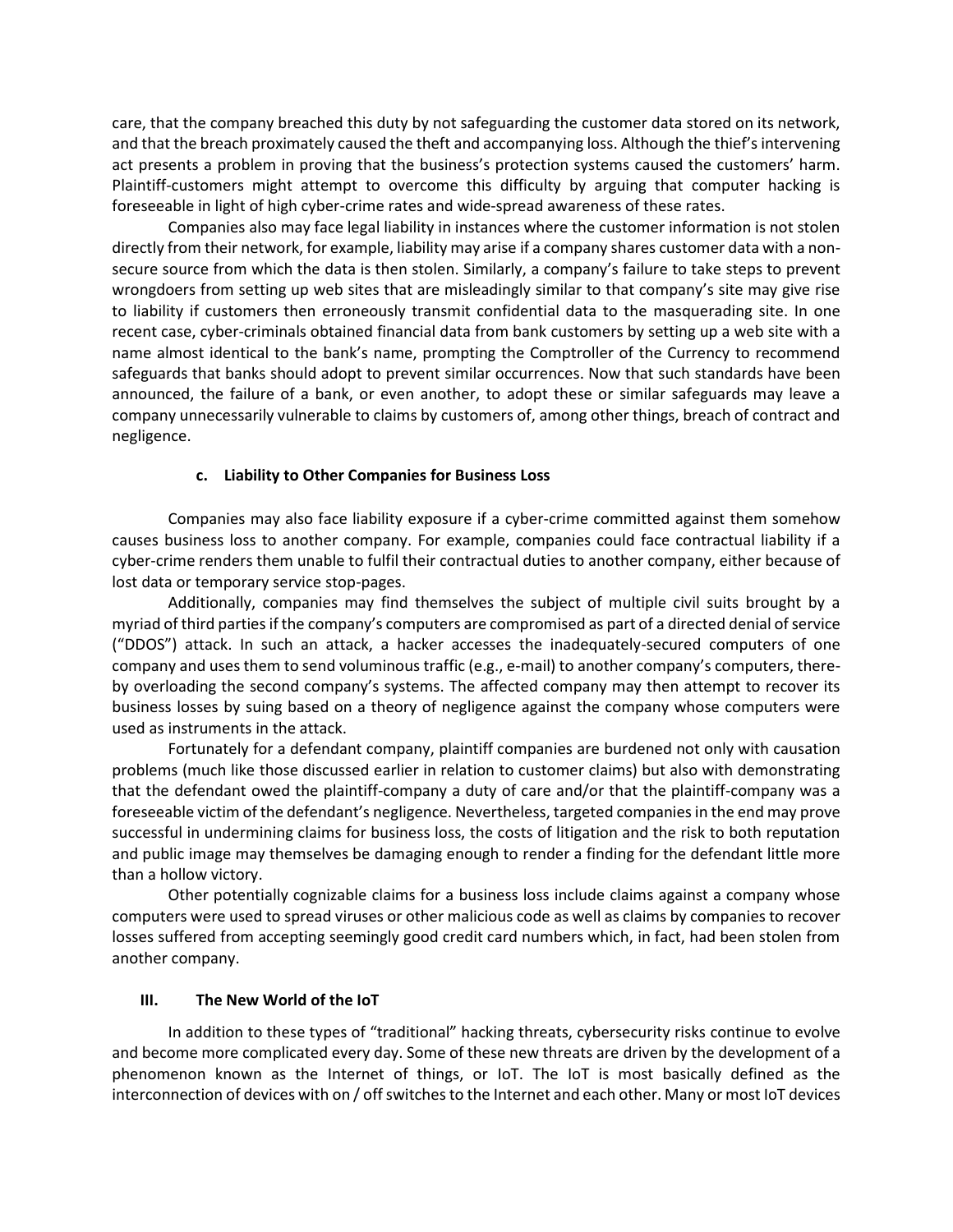were designed for convenience, not security, and as a result can easily be hacked. They were not designed with robust protections against malicious code, or the capability to be easily patched. As Bruce Schneier, a leading technologist, has said, "the result is hundreds of millions of devices that have been sitting on the Internet, unpatched and insecure for the last five to ten years". Here are just a few recent examples of vulnerabilities. First, many home security systems are not especially secure. White hat hackers have made their way into Comcast Xfinity system the SimpliSafe alarm systems. (White hat hackers are also referred to as "ethical" hackers. They find weaknesses in systems, for fun and profit. So, when they find one, they reveal or sell it to the affected company or the government. Or, if they prefer glory, they give it to the media or reveal it at a tech conference. One of the highest profile conferences is called, incongruously, the Black Hat conference. There is a loosely affiliated group of reputable white hat hackers called We Are the Cavalry, in which it's good to have some contacts.)

Since the IoT is estimated to be 20 billion or more devices within 3 years, and can be combined with malicious software, IoT poses one of the most challenging risks for contractors to protect against. The technology included in today's commercial buildings clearly opens this avenue of risk. A centralized computer control center, typically employed in new buildings, controls and maintains the systems that are vital to the operation of the building, e.g., power, elevators, HVAC, lighting, and security. What happens if a hacker gains control to one of these systems, let alone all of them? What if a hacker simply utilizes an IoT attack to overwhelm a building's computer systems? In either scenario, at a minimum, significant disruption would occur.

Worse, the health and safety of those within the building could be jeopardized. A hacker may utilize ransomware in combination with an IoT attack to take over control of the building and hold it and possibly the occupants "hostage" until a ransom is paid. The first significant IoT attack happened in October 2016 when a major web hosting company was attacked through the IoT, causing the host site to crash. The attack did not steal information, it simply caused the site to crash. But, that crash caused worldwide disruption across the Internet. Hackers used malicious software to access a hundred thousand common household devices — web cameras, fitness trackers, DVR's, smart TVs, and even baby monitors — to flood the hosting company's servers with incredibly high internet traffic. This attack showed that everyday items can be hacked and controlled by cyber criminals and then used against anyone else. As we have all seen in recent news, the WannaCry cyber attack impacted businesses across the globe. Days after the attacks, hospitals were still left feeling its impact with continued appointment and planned operation cancellations, and delays in service. We should expect to see these types of attacks increasing in frequency.

#### **IV. Privacy and Data Security through IoT**

IoT devices most often store information in unencrypted form, which can be improperly accessed or inadvertently transmitted.

The focus of cyber liability so far has been on data breaches resulting in the loss of personally identifiable information and private health information. Most of the litigation concerns whether consumers, or banks issuing debit or credit cards, have causes of action against retailers or other hackees. There is virtually no definitive law. So far, plaintiffs have not had much success seeking recovery in claims based on breach of contract, invasion of privacy, unjust enrichment and bailment. They have had more success, at least avoiding motions to dismiss, in claims based on common law negligence and under consumer protection statutes.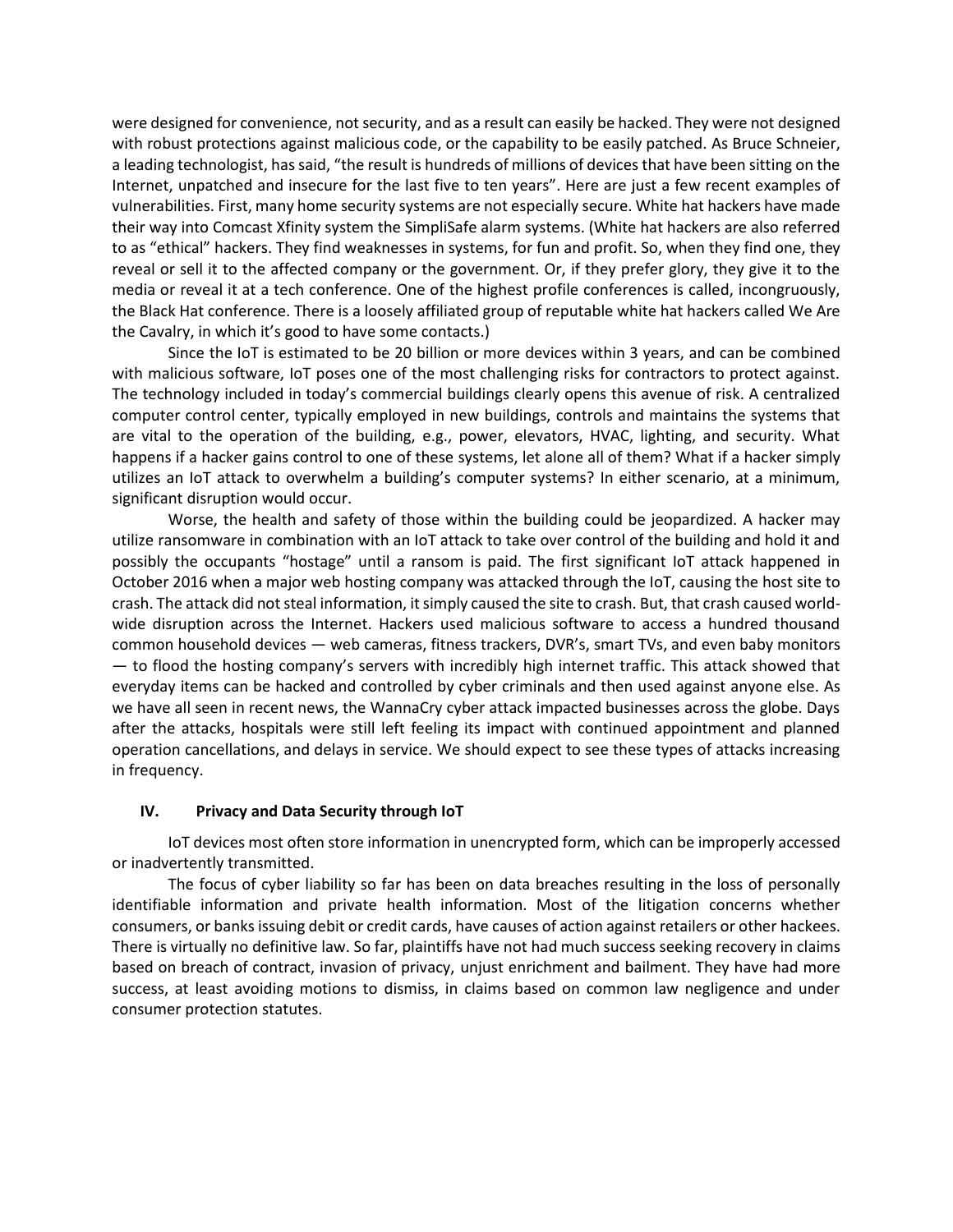The government is active in this area. The Federal Trade Commission conducts enforcement proceedings based on the position that the lack of reasonable security measures to protect consumer data constitutes an unfair or deceptive trade practice under Section 5 of the FTC Act. It has moved against companies who lose information through "inadequate" data security practices.

In 2014, the FTC extended its oversight to IoT consumer products, commencing a proceeding against, and ultimately reaching a settlement with, TRENDNet, which sells Internet-enabled surveillance cameras used for home security and baby monitors. The FTC alleged that because of software defects, hackers were able to easily access and post hundreds of live feeds, and that the feeds constituted private information. The matter was resolved by a consent order.

The FTC subsequently held workshops on the IoT and is expected to continue to play a leading role in enforcement. In January 2015, it released a staff report making non-binding recommendations for best practices, including building security into the devices at the outset.

In February 2016, the FTC (resolved another administrative complaint. This one was against ASUSTeK Computer which is a Taiwanese hardware manufacturer that sells, among other things, routers. ASUS claimed its routers had superior security. Not so. Researchers demonstrated that it was possible to commandeer consumers' Web traffic. Among other flaws, ASUS set the same default login for every router – both the username and password were "Admin", and users were not required to create a unique set of credentials. Its cloud services were also insecure. The matter was resolved by a consent order that requires, among other things, that ASUS's security program is subject to audit for the next 20 years. The Order also is worth looking at, as it operates as a useful checklist of steps that could reduce the risk of liability for other companies.

Increased vehicle connectivity may yield substantial safety benefits. Consider the example of vehicle-to-vehicle (V2V) and vehicle-to-infrastructure (V2I) (together, "V2X") communications. The Secretary of the Department of Transportation recently explained: "Vehicle-to-vehicle technology represents the next generation of auto safety improvements, building on the life-saving achievements we've already seen with safety belts and air bags. By helping drivers avoid crashes, this technology will play a key role in improving the way people get where they need to go while ensuring that the U.S. remains the leader in the global automotive industry." Additionally, with Bluetooth and Wi-Fi increasing connection to smartphones and tablets through Apple Car Play and Android Auto, cars are more connected than ever before to third-party devices and the outside world.

The issues related to connected vehicles are not going away any time soon, as the industry moves towards increasingly connected and autonomous vehicles. OEMs as well as new players in the automotive field such as Apple and Google are or are rumored to be building fully autonomous vehicles for sale to the public in the years ahead. And there will be a market for such vehicles – Uber's CEO has reportedly stated that Uber will buy all of Tesla's autonomous vehicles if Tesla meets its goal of producing half a million of them by 2020. The industry is clearly moving toward increased connectivity and automation.

Increased connectivity, however, raises the possibility of unauthorized access to a vehicle and the data it stores. Although many of the perceived risks remain, for practical purposes, largely hypothetical, security researchers' attention to these issues continues to build. There are "hackathons" where students are invited to try to hack into vehicle systems, in attempt to demonstrate vulnerabilities. Other public "white hat" hacking demonstrations, such as the "Stunt hack" of a researcher's vehicle, hacks of the OnStar app, a Tesla vehicle, and a "dongle" plugged into a Corvette's OBDII port, have increased public awareness of these issues.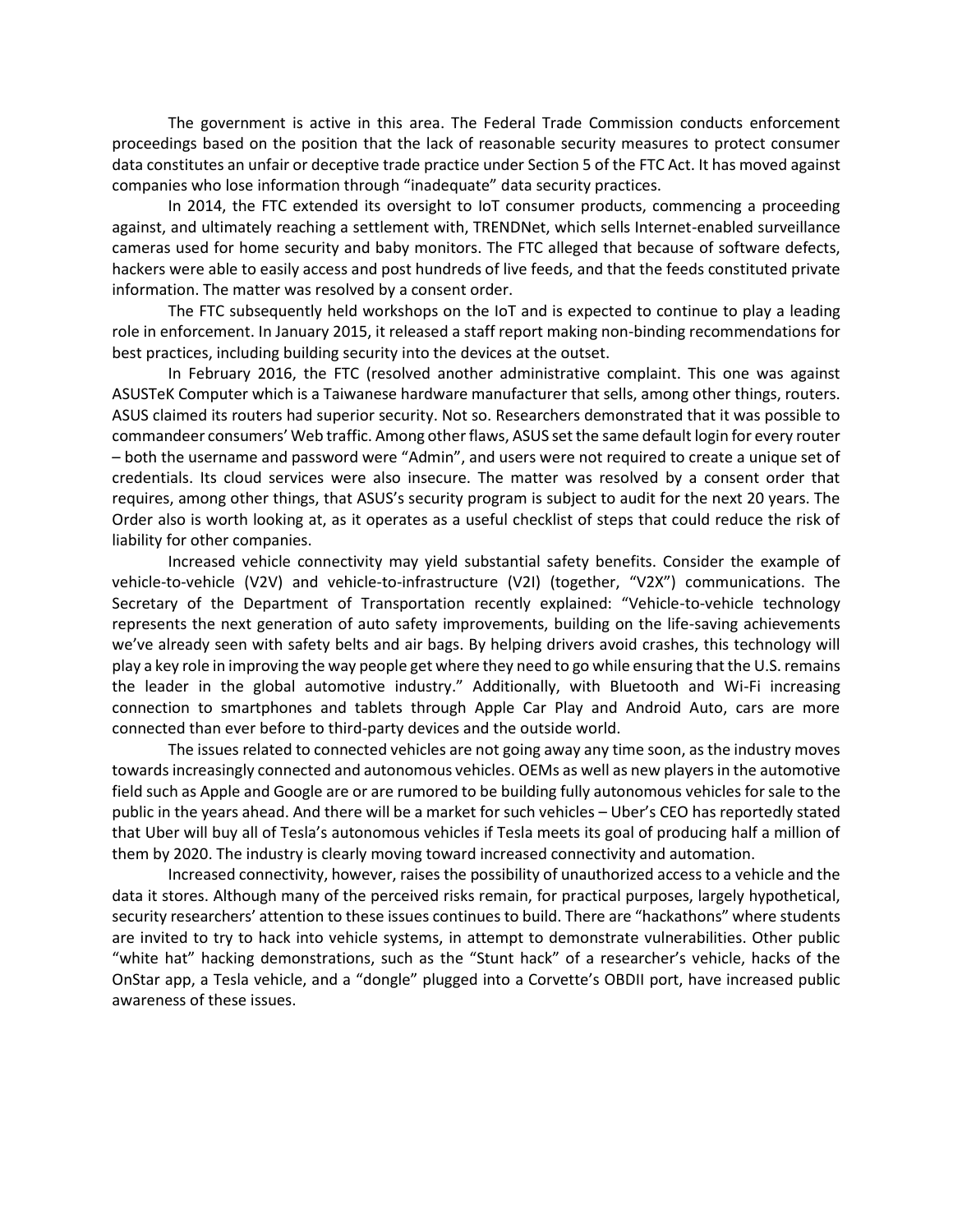Likewise, Congress is focused on vehicles cybersecurity and has been engaged in ongoing discussions with many OEMs and suppliers. From a litigation perspective, there are two pending class action lawsuits against OEMs for alleged cybersecurity issues: one against Ford, GM, and Toyota (*Cahen et al. v. Toyota Motor Corporation et al.,* case no. 3:15-cv-01104 in the U.S. District Court for the Northern District of California), and another against FCA (*Flynn et al. v. FCA US LLC et al*., case no. 3:15-cv-00855 in the U.S. District Court for the Southern District of Illinois).

Meanwhile, the headlines bombard consumers every day with the latest privacy and data security missteps in other industries. 2014 was declared the "Year of the Data Breach" by 20/20 and several other organizations, and many companies including Target, Home Depot, and Sony faced high-profile breaches. Media attention on these hacks likely has raised public awareness about cybersecurity hacks and related risks. Penalties for privacy violation can be expensive, and damage from a breach or privacy violation takes a long time to repair. According to the Ponemon Institute, it takes about twelve months for a company's reputation to recover from data breach and successful hacks may result in a loss of consumer trust.

### **V. Building Information Modeling**

Building Information Modeling (BIM) is an important step toward total integration of Information Technology into the world of Professional Construction Management, Architectural design, and the full development of digital project delivery process. As with any emerging technology, many issues regarding liability are now beginning to unfold as this technology gains a foothold and consequently a stake in the productivity and profitability of construction firms, subcontractors and owners representatives. The obligations associated with professional practice such as accuracy, punctual decision making, timely sharing or submission of information and the collaboration requirements of various professions do not simply disappear with the implementation of BIM. What exactly is timely submission of information? What is accuracy? What is the proper and acceptable form of communicating the information contained in a BIM project? What, if any, are the obligations of the software developer other than properly functioning software?

BIM, as we now know it, is a process by which buildings and other construction projects are designed, built, operated, and maintained. Some long-term plans call for BIM to be utilized in the deconstruction of these same buildings. Within this process and certainly a large component of it is a software platform that will create or "model" the project under commission by the owner. The model is outwardly a three-dimensional (3D) representation of the project. Typically, the software has the ability for the modeler to view the model from any vantage point, including a walk-thru of the project. So far it sounds as if the only component of BIM is the software used to model the project. If this indeed were the case, the potential for BIM as an emerging technology and process would be severely restricted and its use limited to the design professional.

Two additional dimensions have been incorporated into BIM related software to represent two very important aspects of any construction project: time and cost. These are currently being referred to, respectively, as the fourth and fifth dimensions (4D & 5D). How does time affect a construction project? Time, as it is routinely stated, is money. Project owners develop project feasibility plans based on occupying a building or utilizing a project from a certain point in time, typically due to the fact that this new building, which is considered a tool, will generate a certain amount of income due to the location, size or features of the building. If this projected time frame is not realized, the owner incurs financial losses and routinely looks to the contractor for reimbursement of those losses or damages. Proper scheduling or time management of the project is vital in meeting these contractual project completion dates. The ability to look forward in time and accurately predict the status of the project, anticipate any potential schedule delays and make alternate plans has now been realized with the incorporation and development of the fourth dimension of time into the BIM process.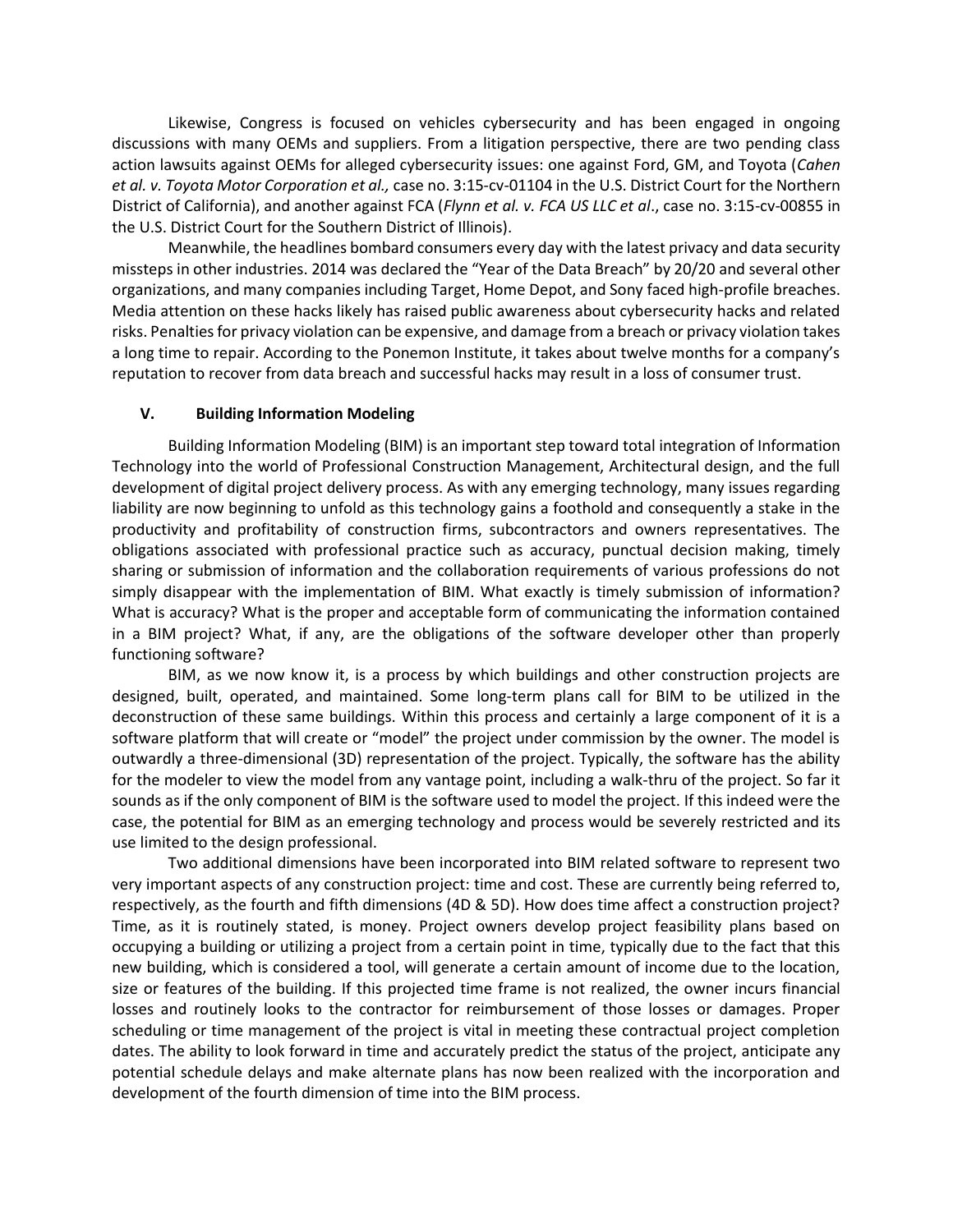### **VI. Developing a Cyber-Security plain to Mitigate Exposure**

A key strategy for managing the legal risks associated with cyber-crime is to develop an effective cyber-security plan. Such a plan must go beyond the technical measures now emphasized by industry analysts. Although technical protections such as firewalls and intrusion detection systems are critical, they should be combined with non-technical safeguards to afford companies more complete protection against the various potential losses that could result from cyber-crime. Yet, all too often companies are not taking these steps. As the Deputy Chief of the Justice Department's Computer Crime and Intellectual Property Section recently observed; "the victims…have no response plan in place; they don't involve their lawyers, and all too often, they don't involve law enforcement."

What follows is a list of considerations essential to mitigate potential legal exposure from cybercrime. To the extent possible, these elements should be incorporated into a written cyber-security plan, which should be reviewed and updated at least annually. Developing and implementing such a plan not only encourages internal compliance, but also serves, in the event of legal action, as valuable evidence of a company's care to develop a complete cyber-security system.

## **Determine Cyber-Security Needs**

Determining a company's precise cyber-security needs is a dynamic multi-step process in which company executives, managers, IT staff, and lawyers should be involved. First, companies should identify the cyber risks to which they are susceptible. To this end, a complete review of the network system and all potential architectural and technological vulnerabilities must be conducted. Second, companies should fully understand the applicable legal standards of care as well as any relevant regulatory standards. Third, companies should identify the costs associated with a network breach, including repair costs, business loss, and litigation expenses. Fourth, companies should assess the costs of adopting the various technical safeguards intended to plug identified system vulnerabilities.

Once companies complete these four steps, they must balance the attendant costs (including legal liability exposure) of a network security breach against the costs of adopting cyber-security safeguards. In order to perform this balancing test, companies must ensure that they have the expertise to select from among the range of applicable standards of care to which they might be subject and to evaluate whether the safeguards they intend to adopt actually comply with these standards.

In determining standards of care, companies also must consider any applicable regulatory standards. This too requires considerable expertise. For example, certain health care organizations are required to adopt measures to protect patient health information and to detect and "mitigate" damages caused by computer breaches. Likewise, financial institutions are required to protect consumer data in a manner commensurate with "the size and complexity of the bank and the nature and scope of its activities."

## **Assess Whether to Outsource**

After a company has determined its precise cyber-security needs, the company then must decide whether it can handle its own cyber-security needs or whether it must outsource them to a third party. For many smaller companies, particularly those that lack the resources to hire in-house network security experts, outsourcing is a necessary option. Outsourcing, however, t not without risk, including loss of control over data, proprietary information, or other closely-held material.

For this reason, companies—both large and small—must not only exercise great care in selecting the contractor to whom security needs will be outsourced but also must ensure that the contractor, once hired, maintains an adequate level of security to meet the outsourcing company's cyber-security needs.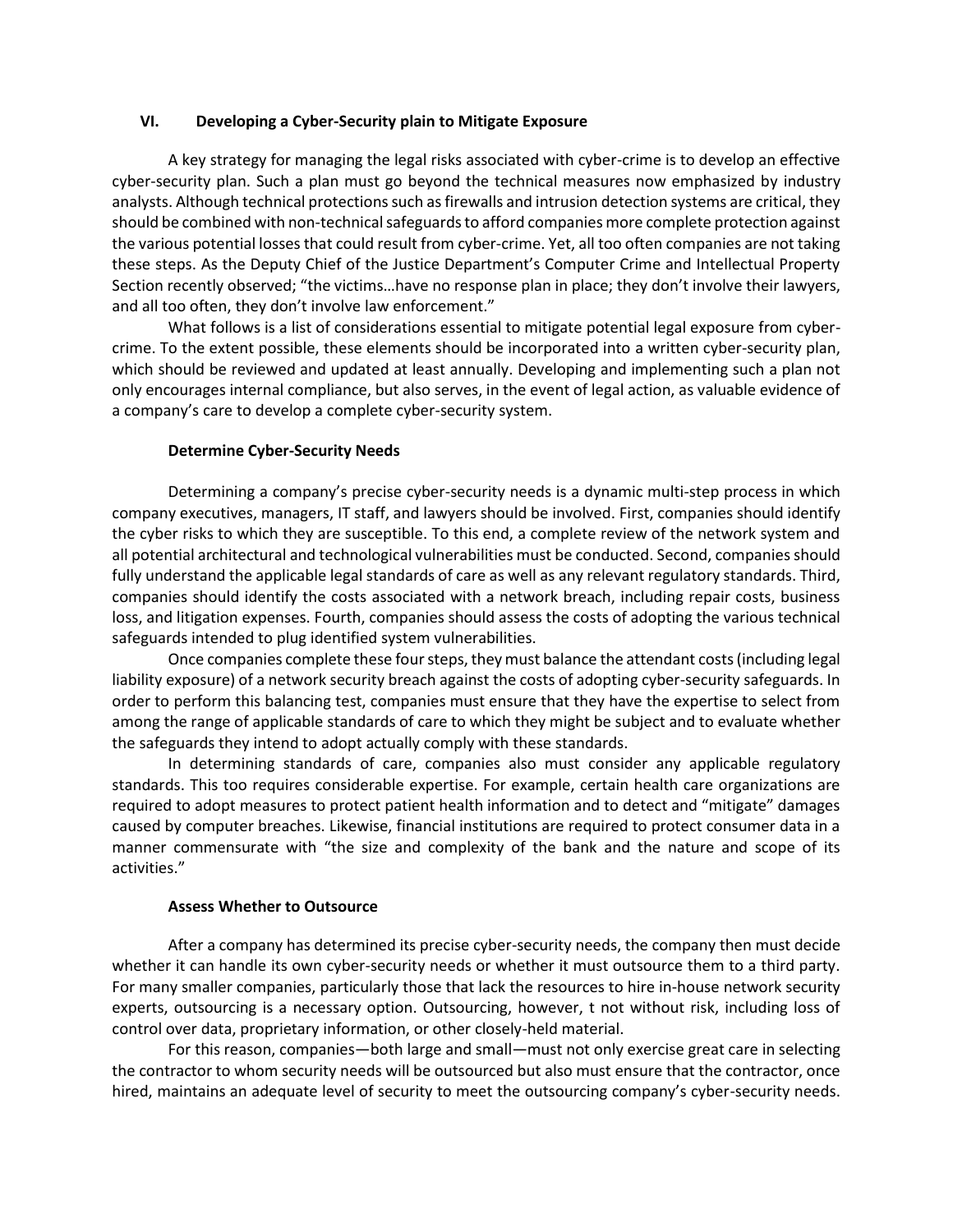To that end, companies should negotiate a contract that provides the outsourcing company with the practical security safeguards and legal liability protections that are in its interests while also giving the contractor incentive to perform at a high level.

### **Adopt Technical Security Measures**

Regardless of whether a company chooses to outsource network security, a comprehensive cybersecurity plan should also include detailed descriptions of the technical safeguards to be adopted and the procedures for implementing those measures. Industry analysts regularly discuss the availability of various security technologies, and for this reason, these measures are not addressed in this article. Suffice it to say that common safeguards include such measures as maintain firewalls to regulate incoming traffic, using encryption software to protect the transmission of data, and monitoring and filtering of both incoming and outgoing traffic to prevent the company's computers from being used in DDOS attacks.

### **Monitor for New System Vulnerabilities**

Technical safeguards are only adequate when they are combined with protocols for both monitoring their ongoing effectiveness and plugging identified holes. For example, computer experts can monitor current industry trends and developments in order to identify further improvements that should be made to a company's technical safeguards. Today, a significant breadth of resources exists for upgrading technical safeguards including web sites operated by government centers (such as the National InfraStructure Protection Center); private organizations, (such as the Computer Security Institute), vendors (such as Microsoft), and peer networking companies. Incorporating provisions detailing the use to be made of these resources into a cyber-security plan is critical because failure to adopt even basic safeguards like installing patches against known problems can open companies to substantial risk of liability.

In addition, depending on the nature and size of the company, the cyber-security plan may include procedures for periodically testing the security of a company's computer system. Computer experts, whether in-house or retained, may test the effectiveness of a company's security measures by attempting to infiltrate its network system. If holes in the system are identified, these same experts can take the necessary steps to reconfigure the out-of-date firewall or tweak the lagging intrusion detection system.

#### **Manage Employee Use**

Many cyber-crimes are perpetrated by current or former employees. To limit this risk, companies should adopt appropriate policies and procedures related to the hiring, training, oversight, and termination of employees. Hiring procedures should include proper background checks and in requirement that certain employees sign confidentiality agreements. Employee training should include education on company procedures and methods for promoting cyber-security-related regulations.

Oversight should include ensuring that only certain employees have access to confidential information, monitoring computer activity for wrongdoing, ensuring that employees follow proper security measures (such as maintaining confidentiality of and regularly changing passwords), and providing employee with reminders of their security obligations (such as through the use of policy banners at the point of system log-in). Termination procedures should, among other things, ensure that former employees' passwords are immediately disabled upon departure and that these employees are otherwise blocked from future access to the company's computer systems.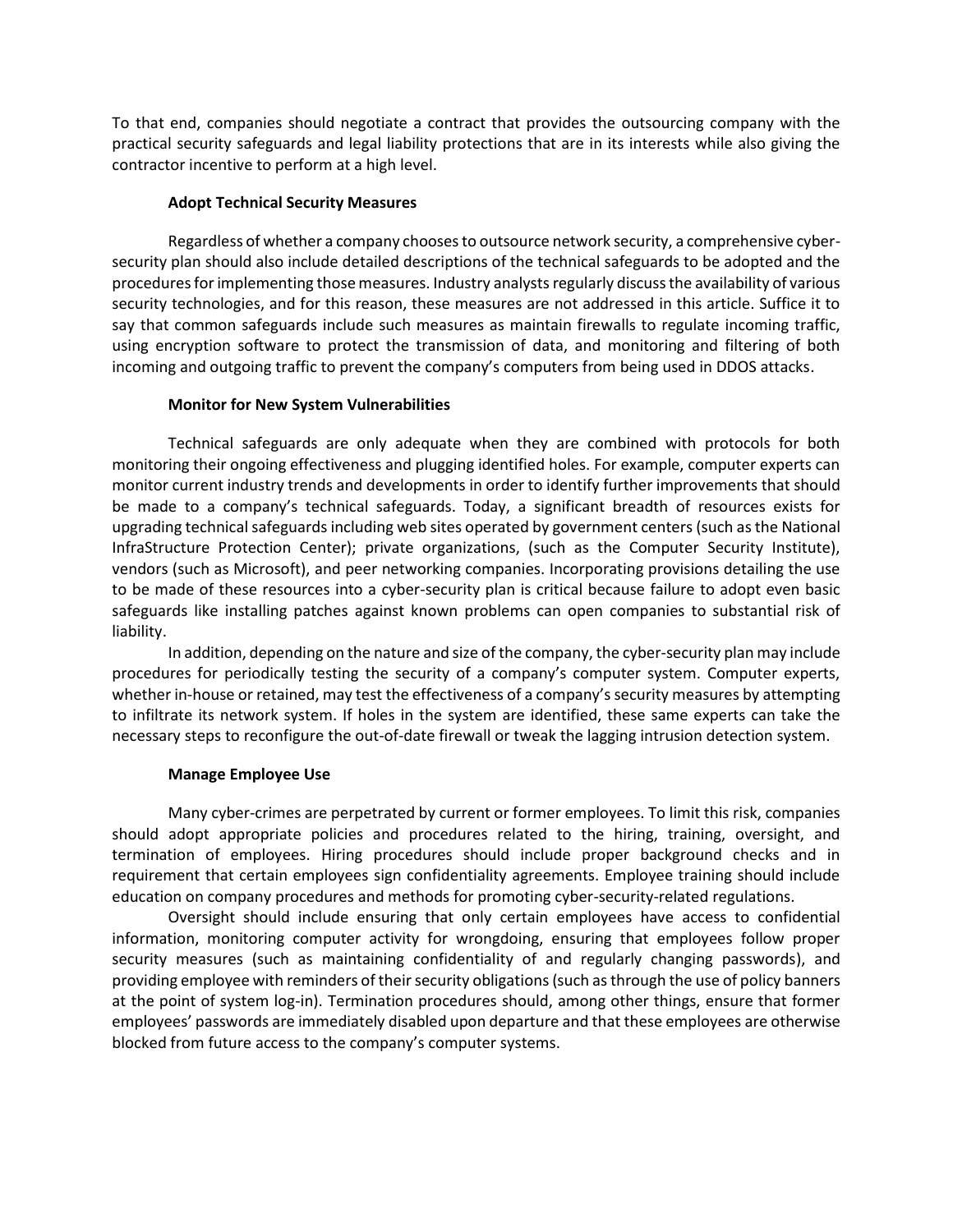#### **Use Contracts to Limit Liability**

Where possible, contracts with customers and business partners should be negotiated to contain provisions that serve to limit a company's liability for cyber-crimes directed against its own network as well as cyber-crimes impacting company data residing on the network of a contactor. One popular provision limits a company's liability for stolen data to instances where the company recklessly stored the information on its own network and/or recklessly shared the data with a contractor who then failed to protect it.

### **Develop an Immediate Response**

A key to developing an effective cyber-security plan is determining ahead of time what to do if a cyber-attack occurs. Such a protocol should consider basic elements, such as how to identify a cyberattack, steps to be taken to contain the attack, and methods for preserving evidence of the attack. The protocol also should include guidelines on maintaining records of the breach for internal purposes (e.g., to plug the exposed vulnerability) as well as for external purposes (e.g., to provide to law enforcement if requested). To do this, companies must possess the technical means to log activity and to take basic steps to preserve evidence, as even the simple act of turning on a computer after a hack can destroy valuable evidence.

## **Develop a Plan to Report Hacks to Potentially Affected Parties**

Companies also should have an established protocol for identifying potentially affected parties, including customers, business partners, and investors. The protocol should include a list of considerations (e.g., regulatory requirements, contractual obligations, consequent harm to party if not reported) guide the decision of whether and when to notify affected parties. Although proper notification can avoid or limit liability while at the same time maintaining goodwill, untimely or otherwise inappropriate notification can expose the company to further risk of liability.

## **Develop a Plan to Notify Law Enforcement**

Similarly, a comprehensive cyber-security plan should contain protocols for determining whether to notify law enforcement, companies must balance competing concerns. Some companies may be reluctant to notify law enforcement of every network breach because of perceived publicity concerns, risk of liability, and the potential for delays and costs should law enforcement initiate an investigation. However, some of these concerns may be overstated and, in some instances, may fail to take into consideration the benefits of notifying law enforcement, including preventing further attacks and reducing potential tort or contract liability.

If the decision is made to notify law enforcement, then companies must know how to go about reporting the hack. For this reason, a cyber-security plan should include detailed information on the appropriate law enforcement agency to contact, how to work with that agency to limit any damaging publicity, and how to cooperate with the agency in a way that protects the company's interests, including the privacy interests of third parties.

Finally, a complete cyber-security plan should contain guidance on identifying when regulatory reporting requirements are triggered by a hack attack or other cyber-crime. Failure to comply with such reporting requirements can lead to the imposition of civil money penalties as well as unwanted regulatory oversight and negative publicity.